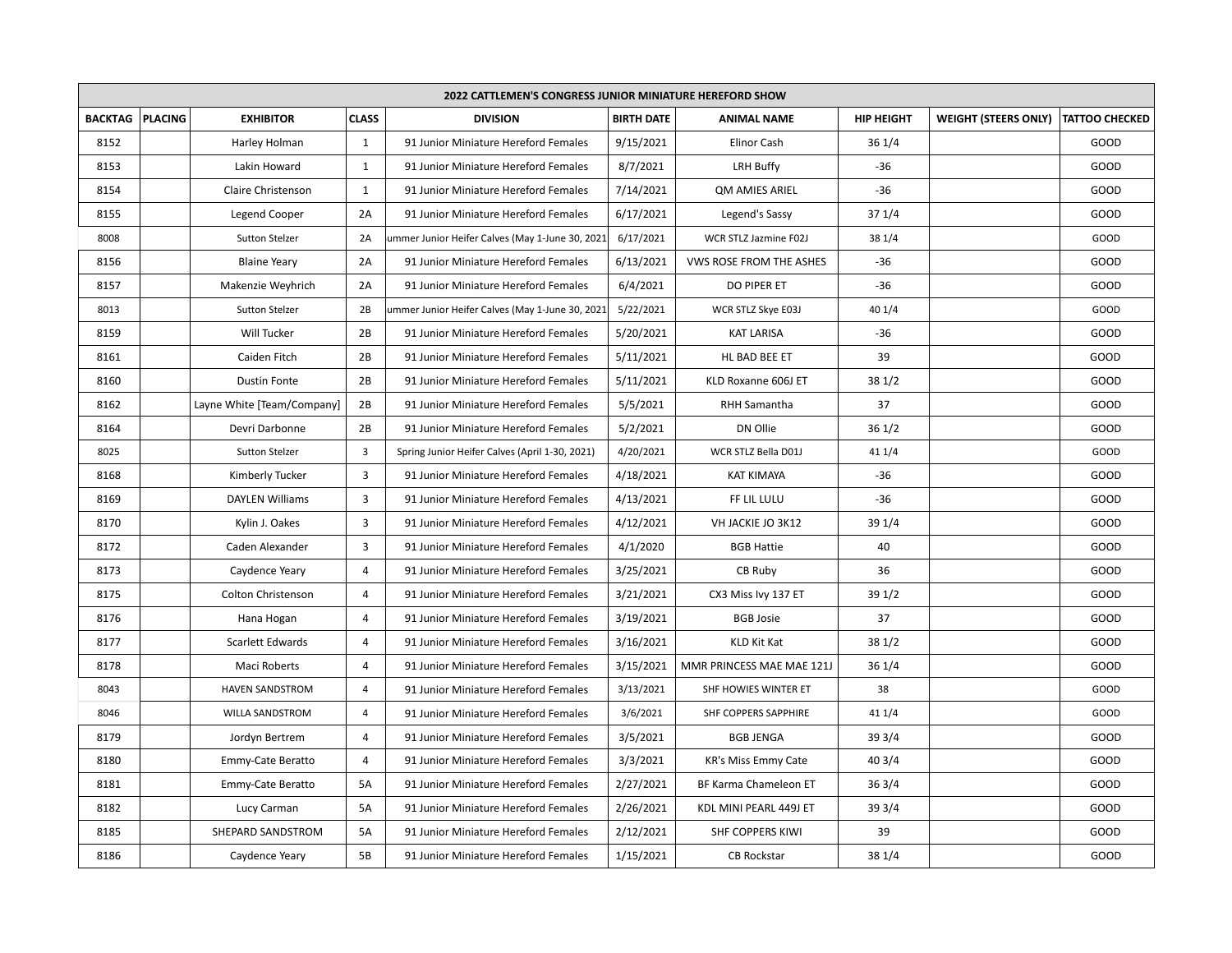| 8187 | <b>MACY SHELTON</b>    | 5B              | 91 Junior Miniature Hereford Females | 1/9/2021   | 6E STLZ JETA'S MOUSE 912J   | 41     | GOOD        |
|------|------------------------|-----------------|--------------------------------------|------------|-----------------------------|--------|-------------|
| 8188 | Kamryn K. Oakes        | 5B              | 91 Junior Miniature Hereford Females | 1/3/2021   | <b>3K MISS MORGAN</b>       | 421/4  | GOOD        |
| 8189 | Taos Heck              | 6A              | 91 Junior Miniature Hereford Females | 12/22/2020 | 202 TBRO                    | 41 1/4 | GOOD        |
| 8190 | Caden Alexander        | 6A              | 91 Junior Miniature Hereford Females | 12/2/2020  | KLD Stealin Bases 077H ET   | 41     | GOOD        |
| 8191 | <b>Holly Schafer</b>   | 6A              | 91 Junior Miniature Hereford Females | 12/1/2020  | 6E STLZ DAISEY'S MOUSE 911H | 413/4  | GOOD        |
| 8192 | Cameron Brown          | 6A              | 91 Junior Miniature Hereford Females | 11/20/2020 | <b>BSM Hot Sauce</b>        | 413/4  | GOOD        |
| 8193 | <b>RILEY GARRISON</b>  | 6A              | 91 Junior Miniature Hereford Females | 11/20/2020 | <b>CBD QUEEN OF HEARTS</b>  | 403/4  | GOOD        |
| 8195 | Kalea Duty             | 6A              | 91 Junior Miniature Hereford Females | 11/1/2020  | Princess Rose               | 38 1/4 | GOOD        |
| 8127 | <b>MAX BAER</b>        | 6B              | 91 Junior Miniature Hereford Females | 10/15/2020 | <b>B&amp;S RUBY ET</b>      | 44 3/4 | <b>GOOD</b> |
| 8198 | Addalyn Jackson        | 6B              | 91 Junior Miniature Hereford Females | 10/15/2020 | KLD Cindy Lou Who 97H       | 43     | GOOD        |
| 8199 | <b>MACY SHELTON</b>    | 6B              | 91 Junior Miniature Hereford Females | 10/13/2020 | CBD MISS KANSAS ET          | 44 1/4 | GOOD        |
| 8200 | Kanyen Lee Dopps       | 6B              | 91 Junior Miniature Hereford Females | 10/2/2020  | KLD KASHMERE 82H ET         | 42 1/2 | GOOD        |
| 8202 | <b>Blaine Yeary</b>    | $\overline{7}$  | 91 Junior Miniature Hereford Females | 9/28/2020  | SS New Day                  | 39 1/4 | <b>GOOD</b> |
| 8203 | Caiden Fitch           | $\overline{7}$  | 91 Junior Miniature Hereford Females | 9/11/2020  | QM Dixie                    | 401/2  | GOOD        |
| 8204 | <b>Bentley Baldwin</b> | $\overline{7}$  | 91 Junior Miniature Hereford Females | 8/31/2020  | DMC ICE PRINCESS 323 ET     | 39 3/4 | GOOD        |
| 8205 | <b>Keller Oakes</b>    | $\overline{7}$  | 91 Junior Miniature Hereford Females | 8/30/2020  | DMC ICE KREAM 329 ET        | 40     | GOOD        |
| 8206 | Caiden Fitch           | $\overline{7}$  | 91 Junior Miniature Hereford Females | 8/25/2020  | GF MISS 6013H               | 411/2  | GOOD        |
| 8207 | Harley Holman          | $7\overline{ }$ | 91 Junior Miniature Hereford Females | 8/16/2020  | SHELBY HSC 120              | 401/2  | GOOD        |
|      | Hana Hogan             | $\overline{7}$  | 91 Junior Miniature Hereford Females | 8/3/2020   | <b>BGB HAZEL</b>            | 41 3/4 | GOOD        |
| 8208 | Channing Kelso         | 8               | 91 Junior Miniature Hereford Females | 7/28/2020  | CK Nightingale 071 ET       | 42     | GOOD        |
| 8209 | <b>Brooke Fuss</b>     | 8               | 91 Junior Miniature Hereford Females | 7/17/2020  | WS Westin's Sparkle Red     | 421/4  | GOOD        |
| 8210 | Presley VanWinkle      | 8               | 91 Junior Miniature Hereford Females | 6/3/2020   | Vws magnolia                |        | GOOD        |
| 8211 | Makenzie Weyhrich      | 9               | 91 Junior Miniature Hereford Females | 5/21/2020  | <b>DO PENELOPE</b>          | 40 1/4 | GOOD        |
| 8212 | Lakin Howard           | 9               | 91 Junior Miniature Hereford Females | 4/26/2020  | ROCKINDLO WANDA             | 401/2  | GOOD        |
| 8215 | Ella Weldon            | 9               | 91 Junior Miniature Hereford Females | 4/7/2020   | <b>BGB Hannah</b>           | 43 1/4 | GOOD        |
| 8216 | Kanyen Lee Dopps       | 10              | 91 Junior Miniature Hereford Females | 3/29/2020  | KLD SHEEZA DANDY 022H ET    | 42     | GOOD        |
| 8217 | Emmy-Cate Beratto      | 10              | 91 Junior Miniature Hereford Females | 3/16/2020  | <b>KR's MISS PEARL</b>      | 41     | GOOD        |
| 8218 | Jaylee Kelso           | 10              | 91 Junior Miniature Hereford Females | 3/7/2020   | KAP Huntress Whisper ET     | 43 1/4 | GOOD        |
| 8219 | Legend Cooper          | 11              | 91 Junior Miniature Hereford Females | 2/29/2020  | Legends Jolene              | 421/2  | GOOD        |
| 8220 | Oakley DeWitt          | 11              | 91 Junior Miniature Hereford Females | 2/16/2020  | Charlotte 2001              | 421/2  | GOOD        |
| 8221 | Kade Robertson         | 11              | 91 Junior Miniature Hereford Females | 2/3/2020   | KAP Huntress Veroica ET     | 43 1/4 | GOOD        |
| 8222 | Paislee Vaughan        | 12              | 91 Junior Miniature Hereford Females | 1/28/2020  | KAP Teddy's Lil Tatum ET    | 421/4  | GOOD        |
|      |                        |                 |                                      |            |                             |        |             |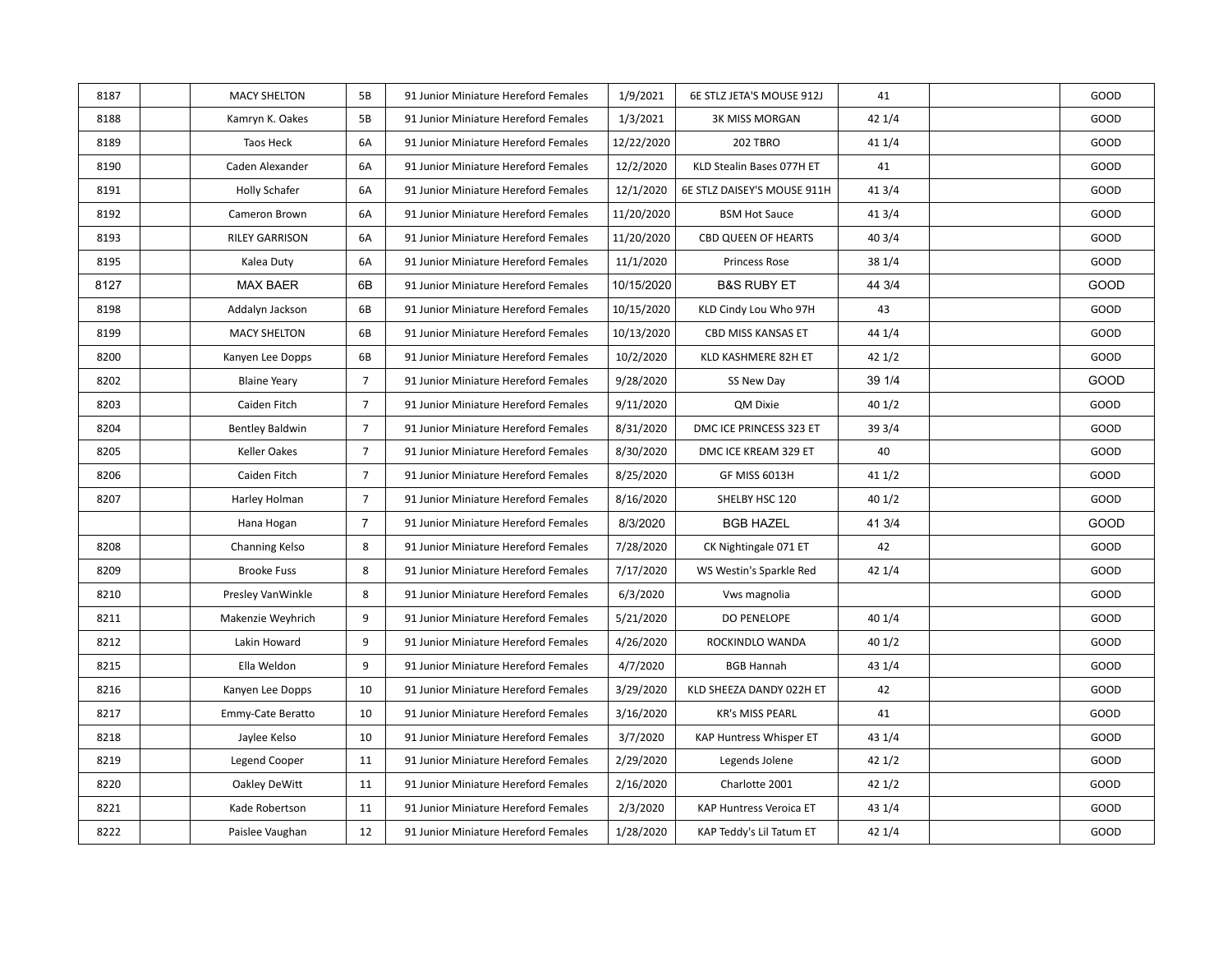| 8224 |      | Kalea Duty             | 12 | 91 Junior Miniature Hereford Females     | 1/16/2020 | Princess Eleanor         | 42     |     | GOOD |
|------|------|------------------------|----|------------------------------------------|-----------|--------------------------|--------|-----|------|
| 8223 |      | Kimberly Tucker        | 12 | 91 Junior Miniature Hereford Females     |           | 6E STLZ Roxies Time      | 44 1/2 |     | GOOD |
|      |      |                        |    |                                          | 1/16/2020 |                          |        |     |      |
| 8225 |      | Harley Holman          | 13 | 92 Junior Miniature Hereford Steers      | 8/26/2021 | Call Me Dan              | 36     | 323 | GOOD |
| 8136 |      | Cale Pearson           | 13 | 92 Junior Miniature Hereford Steers      | 3/12/2021 | KAP FLETCHER FARMER      | -36    | 340 | GOOD |
| 8229 |      | <b>Harlow Driskill</b> | 13 | 92 Junior Miniature Hereford Steers      | 4/15/2021 | Ck Yo-Yo 142             | 38     | 342 | GOOD |
| 8232 |      | Sutton Stelzer         | 13 | 92 Junior Miniature Hereford Steers      | 1/18/2021 | 6E STLZ Hueys 57         | $-36$  | 357 | GOOD |
| 8235 |      | <b>Sutton Stelzer</b>  | 13 | 92 Junior Miniature Hereford Steers      | 1/4/2021  | 6E STLZ Mickeys 14       | -36    | 365 | GOOD |
| 8231 |      | Addalyn Jackson        | 14 | 92 Junior Miniature Hereford Steers      | 3/7/2021  | JH The Grinch            | 39     | 467 | GOOD |
| 8226 |      | <b>STRYKER HOWETH</b>  | 14 | 92 Junior Miniature Hereford Steers      | 3/19/2021 | MCC Jasper J18           | 40     | 468 | GOOD |
| 8227 |      | Devri Darbonne         | 14 | 92 Junior Miniature Hereford Steers      | 6/28/2021 | Ramsey's Buster          | 39     | 496 | GOOD |
| 8245 |      | Cody Heath             | 14 | 92 Junior Miniature Hereford Steers      | 2/17/2020 | 6E STLZ THE PROGRAM A070 | 44 1/4 | 500 | GOOD |
| 8237 |      | <b>DAYLEN Williams</b> | 15 | 92 Junior Miniature Hereford Steers      | 10/8/2020 | <b>SSR DALTON</b>        | 39 1/4 | 600 | GOOD |
| 8236 |      | Harley Holman          | 15 | 92 Junior Miniature Hereford Steers      | 4/1/2021  | Dan's Tiny Tim           | 41     | 640 | GOOD |
| 8234 |      | <b>Hadley Geiger</b>   | 15 | 92 Junior Miniature Hereford Steers      | 1/15/2021 | <b>EFC Whiskey River</b> | 401/2  | 650 | GOOD |
| 8233 | GOOD | Knitelynn Toney        | 15 | 92 Junior Miniature Hereford Steers      | 1/18/2021 | <b>4LC TUFF</b>          | 381/2  | 687 | GOOD |
| 8246 |      | Kade Robertson         | 16 | 92 Junior Miniature Hereford Steers      | 1/9/2020  | <b>MER Guns N Roses</b>  | 41     | 757 | GOOD |
| 8239 |      | Justin Ty Heath        | 16 | 92 Junior Miniature Hereford Steers      | 7/4/2020  | 6E STLZ CROWN JEWEL G020 | 43 1/4 | 785 | GOOD |
| 8240 |      | Caiden Fitch           | 16 | 92 Junior Miniature Hereford Steers      | 7/4/2020  | <b>BS MELVIN F74</b>     | 42     | 804 | GOOD |
| 8244 |      | Devri Darbonne         | 16 | 92 Junior Miniature Hereford Steers      | 3/6/2020  | Darbonne North Sparky    | 42     | 816 | GOOD |
| 8241 |      | Caiden Fitch           | 17 | 92 Junior Miniature Hereford Steers      | 5/5/2020  | QM CINCO                 | 431/2  | 840 | GOOD |
| 8242 |      | Ryan Faidley           | 17 | 92 Junior Miniature Hereford Steers      | 4/5/2020  | <b>BGB Honky Tonk</b>    | 44 1/4 | 903 | GOOD |
| 8243 |      | Ella Weldon            | 17 | 92 Junior Miniature Hereford Steers      | 3/25/2020 | <b>BGB Hat Trick</b>     | 43 3/4 | 915 | GOOD |
| 8250 |      | Abigail Mefford        | 18 | 93 Junior Miniature Hereford Showmanship |           |                          |        |     |      |
| 8251 |      | <b>Bentley Baldwin</b> | 18 | 93 Junior Miniature Hereford Showmanship |           |                          |        |     |      |
| 8248 |      | <b>Chance Holley</b>   | 18 | 93 Junior Miniature Hereford Showmanship |           |                          |        |     |      |
| 8256 |      | Ella Weldon            | 18 | 93 Junior Miniature Hereford Showmanship |           |                          |        |     |      |
| 8254 |      | <b>Hadley Geiger</b>   | 18 | 93 Junior Miniature Hereford Showmanship |           |                          |        |     |      |
| 8247 |      | Kaysen Pendley         | 18 | 93 Junior Miniature Hereford Showmanship |           |                          |        |     |      |
| 8253 |      | Keaton Bush            | 18 | 93 Junior Miniature Hereford Showmanship |           |                          |        |     |      |
| 8252 |      | Knitelynn Toney        | 18 | 93 Junior Miniature Hereford Showmanship |           |                          |        |     |      |
| 8249 |      | Sutton Stelzer         | 18 | 93 Junior Miniature Hereford Showmanship |           |                          |        |     |      |
| 8255 |      | Taos Heck              | 18 | 93 Junior Miniature Hereford Showmanship |           |                          |        |     |      |
|      |      |                        |    |                                          |           |                          |        |     |      |